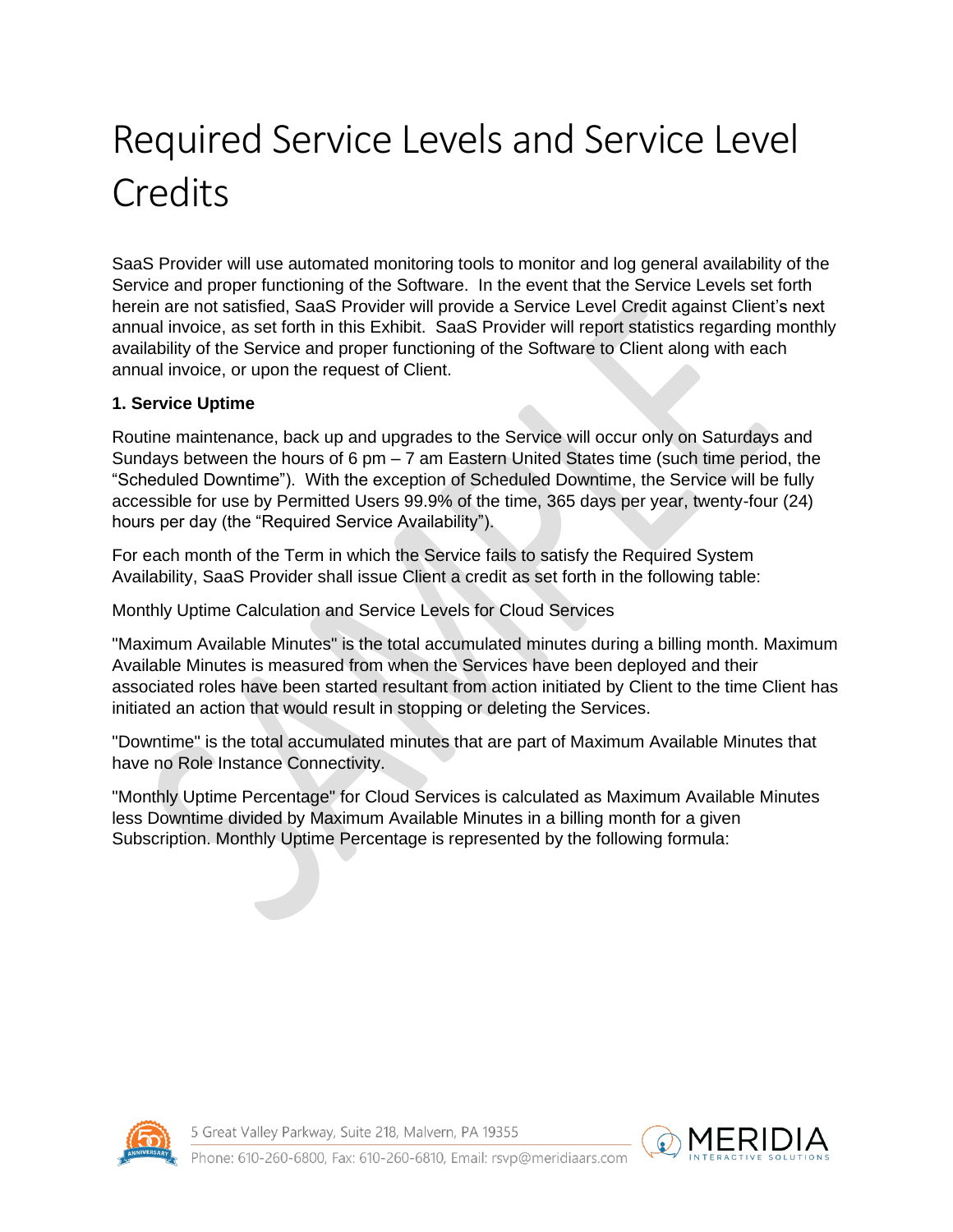| <b>Actual Uptime</b> | Allowance |
|----------------------|-----------|
| 98.0-99.8            | 5%        |
| 96.1-97.9            | 10%       |
| 93.6-96.0            | 15%       |
| 90.1-93.5            | 20%       |
| 87.6-90.0            | 30%       |
| 85.1-87.5            | 40%       |
| 82.6-85.0            | 50%       |
| Below 82.6           | 100%      |

Monthly Uptime % = (Maximum Available Minutes-Downtime) / Maximum Available Minutes

#### **2. Software Errors**

SaaS Provider will promptly correct errors in the Software. For each month of the Term in which SaaS Provider fails to correct an error within the time required in the following table, SaaS Provider shall issue Client a credit as set forth in the following table:

| <b>Software Error</b>                                                                                                                                  | <b>Time Required to</b><br><b>Correct Error</b> | <b>Service Level Credit</b>                                                                                                                                                                                                              |
|--------------------------------------------------------------------------------------------------------------------------------------------------------|-------------------------------------------------|------------------------------------------------------------------------------------------------------------------------------------------------------------------------------------------------------------------------------------------|
| Severity 1 Error                                                                                                                                       | 4hour                                           | Credit equal to 50% of the monthly<br>prorated applicable Annual Fee for each<br>hour or portion thereof in excess of 1 hour<br>from commencement of Severity 1 Error in<br>which such Severity 1 Error exists                           |
| Severity 2 Error first<br>occurring between the hours<br>of 7 am and 5 pm Eastern<br>U.S. time Monday through<br>Friday, excluding federal<br>holidays | 24 hours                                        | Credit equal to 25% of the monthly<br>prorated applicable Annual Fee for each 1-<br>hour period or portion thereof in excess of 2<br>hours from commencement of Severity 2<br>Error in which such Severity 2 Error exists                |
| Severity 3 Error                                                                                                                                       | 3 business days                                 | Credit equal to 15% of the monthly<br>prorated applicable Annual Fee for each<br>business day or portion thereof in excess of<br>1 business day from commencement of<br>Severity 3 Error in which such Severity 3<br><b>Error exists</b> |